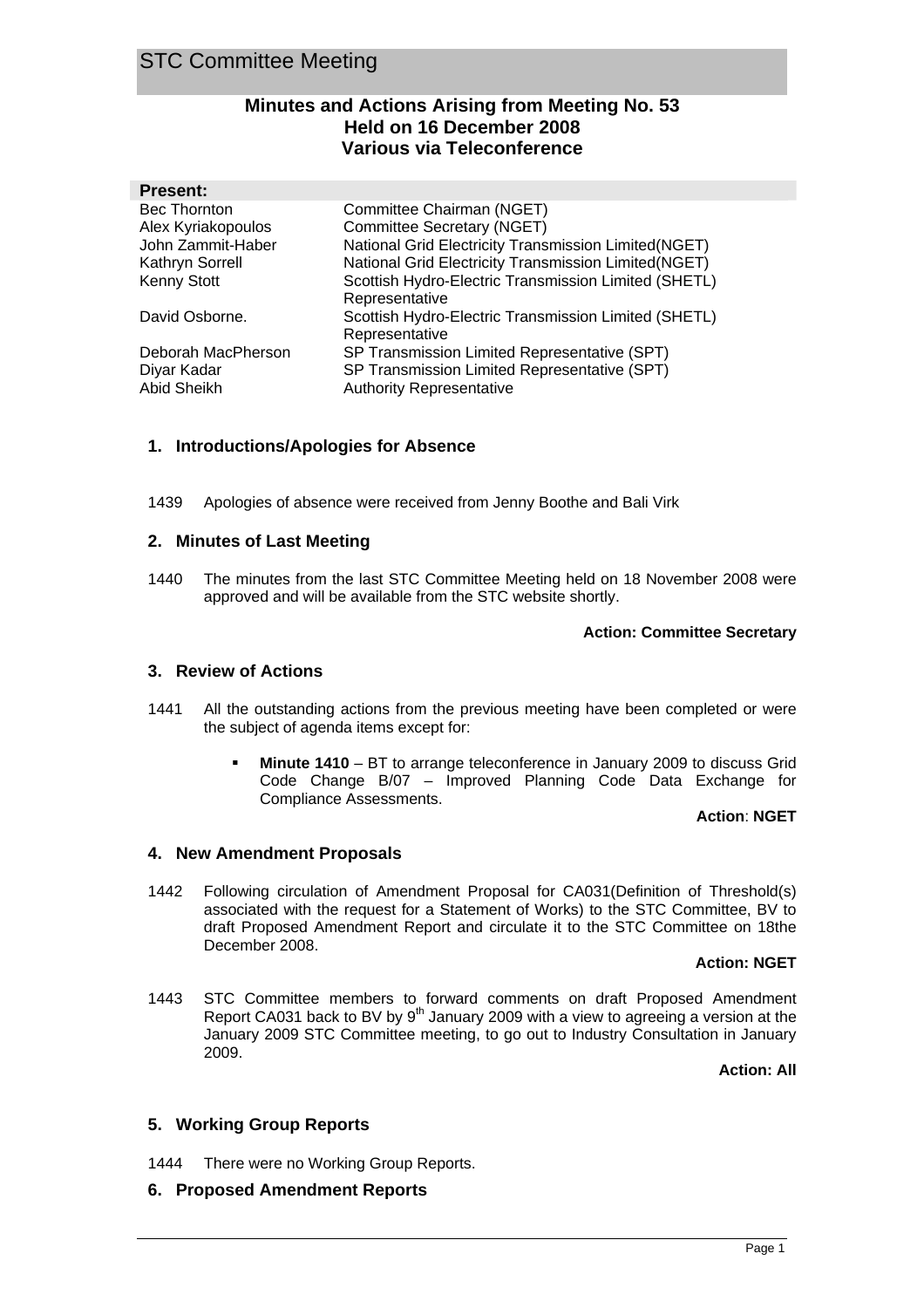1445 There were no Proposed Amendment Reports

# **7. Amendment Reports**

1446 Amendment Report CA030 (Clarification of User Data can be disclosed to a Transmission Owner Industry) was submitted to the Authority on  $8<sup>th</sup>$  December 2008 for determination.

#### **Action: Authority**

# **8. Pending Authority Decisions**

1447 There were no pending Authority Decisions.

## **9. Authority Decisions**

1448 There were no Authority Decisions.

## **10. STC Procedures**

1449 SPT and SHETL had no comments to make on the changes proposed to STCP01-1. Both to submit an e-mail to BV stating no comments.

#### **Action: SPT/SHETL**

1450 On receipt of e-mails, Committee Secretary to arrange sign-off of the agreed STCP01- 1 (Operational Switching).

#### **Action: Committee Secretary**

1451 DMcP to update/discuss the STCP in relation to CA029 (Investigation of Relevant Interruption of a User and Interruption Payment Obligations associated with such an Interruption) at the January 2009 STC Committee meeting.

#### **Action: DMcP**

1452 PA048 (Alignment of STC and STCP16-1 Obligations regarding User Works) JZH to arrange a teleconference with DMcP to discuss the way forward.

## **Action: JZH/DMcP**

## **11. Transmission Access**

1453 BT explained that the intention was still to go forward with an STC Amendment Proposal for Local Capacity Nominations. The draft proposal has already been circulate prior to this meeting, however the legal text associated with the proposed changes still needs to be developed. BT to develop and circulate prior to January 2009 STC Committee Meeting.

## **Action: NGET**

- 1454 In addition to the Local Capacity Nomination (LCN) proposal there will need to be further amendments proposed as a result of CAP164, CAP165 and CAP166.
- 1455 There has been a Consultation Alternative raised for CAP164 and this will need to be taken into consideration when drafting the amendment proposal for the STC.

#### **Action: SPT**

- 1456 Ofgem have agreed to extend the Working Group timescales for CAP166 for a further 8 weeks and is therefore due to go out to report back to the CUSC panel on 30<sup>th</sup> January 2009.
- 1457 Following the outcome of the CUSC Panel meeting, the proposed amendments to the STC can begin to be developed.

#### **Action SHETL**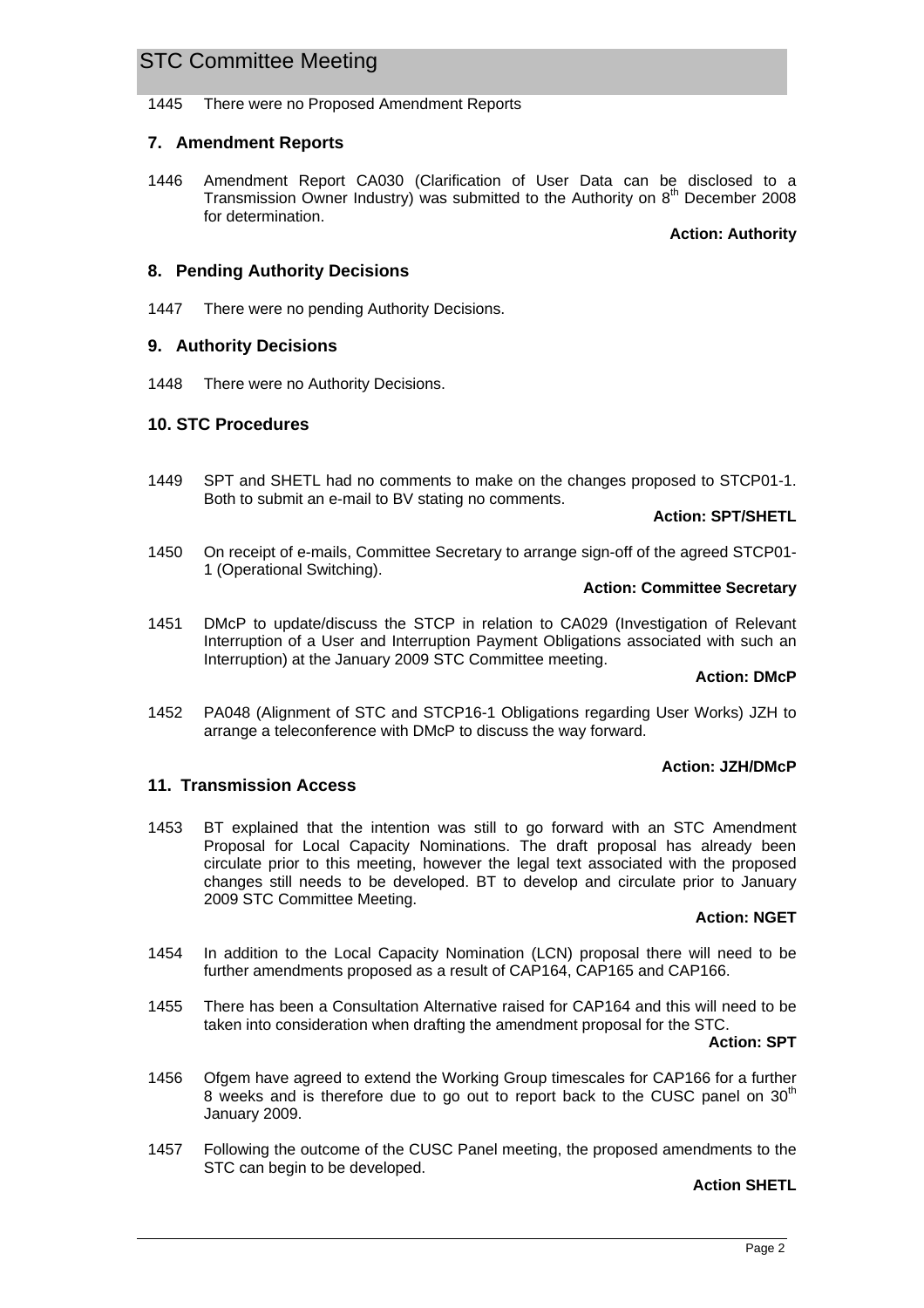## **12. Offshore Transmission**

- 1458 AS confirmed that the latest policy Consultation on Offshore Transmission, including proposed changes to industry codes, was released on 20<sup>th</sup> November 2008 and closing date for responses was  $9<sup>th</sup>$  January 2009. Any significant issues are to be forwarded to Ofgem by 18<sup>th</sup> December 2008.
- 1459 AS explained that there were a number of refinements to policy that were the main differences between that and the June 08 consultation. One of the revised areas was that of the consideration of third party liabilities when an Offshore TO connects to a DNO system and consideration will need to be given to how the STC is affected. The Appendices to November consultation include proposed legal text changes to the industry codes including the STC changes.
- 1460 BT explained that National Grid had developed an action plan to develop and deliver the relevant STCPs that needed amending or creating as a result of the Offshore Regime being implemented. This plan will be available to view on National Grid's website soon.
- 1461 6 STCPs have been placed on the website in draft form to allow an opportunity to comment on them. These are STCP 2-1, 4-1, 10-1, 11-1, 11-2 and 12-1. BT will advise when other STCPs are available for comment.

**Action: NGET**

# **13. Environmental Objective**

1462 BT informed the STC Committee that the CUSC Environmental Standing Group Final Report and Guidelines have been published on the NGET Codes website. BT offered to précis the salient points from the report in order that it can be used when assessing carbon cost of future proposed STC amendments.

#### **Action: NGET**

# **14. Code Governance**

- 1463 AS updated the Committee as to the status of the Code Governance Review.
- 1464 Ofgem had previously identified the following six work-strands that have been taken forward as part of the industry codes governance review:
	- 1. Charging methodologies
	- 2. Code objectives and the environment
	- 3. Major policy reform/self governance package
	- 4. Role of code administrators
	- 5. Small participant initiatives
	- 6. Fragmentation and complexity of code governance
- 1465 Charging Methodologies a consultation on bringing Charging Methodologies into the code governance arrangements was issued in September 08 with a closing date of  $16<sup>th</sup>$  January 2009:
- 1466 Code objectives and the environment a consultation on adding to, or enhancing, current code objectives, especially taking into account the greater emphasis on sustainability in the Authority's statutory duties, was issued in November 08 and also closes on  $16<sup>th</sup>$  January 2009;
- 1467 Major policy reform and self-governance a consultation is due out before Xmas and will close late Feb/early March 2009.
- 1468 Role of code administrators a consultation is due out before Xmas and will close late Feb/early March 2009.